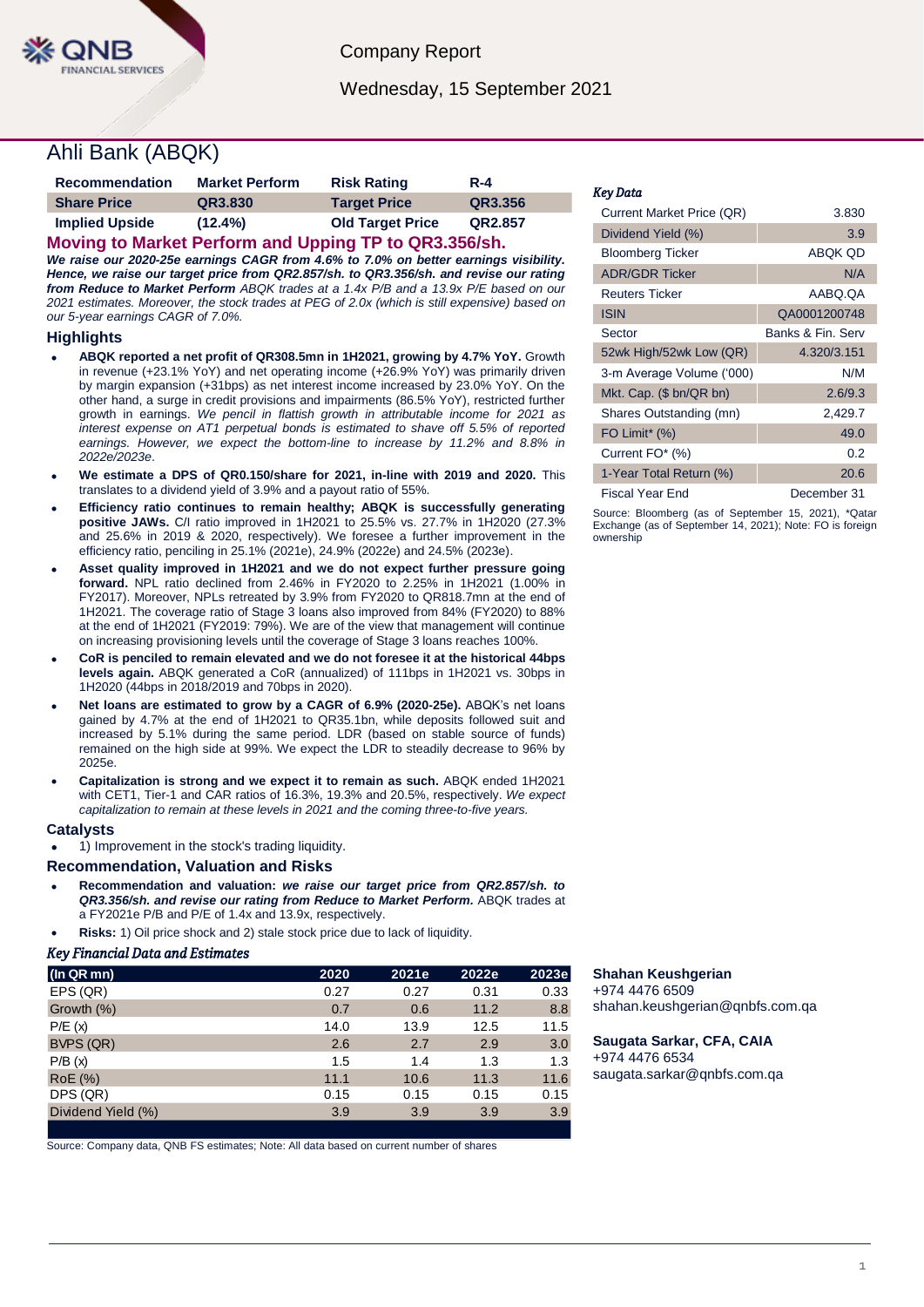# **Detailed Financial Statements**

|                                        | 2018   | 2019   | 2020 | 2021e | 2022e | 2023e | 2024e |
|----------------------------------------|--------|--------|------|-------|-------|-------|-------|
| Profitability (%)                      |        |        |      |       |       |       |       |
| <b>RoE</b>                             | 12.3   | 12.0   | 11.1 | 10.6  | 11.3  | 11.6  | 11.6  |
| <b>NIM</b>                             | 2.2    | 2.1    | 2.3  | 2.5   | 2.5   | 2.6   | 2.6   |
| <b>RoRWA</b>                           | 2.1    | 2.1    | 1.9  | 1.8   | 1.9   | 2.0   | 2.0   |
| Efficiency (%)                         |        |        |      |       |       |       |       |
| Cost-to-Income (Headline)              | 28.1   | 27.3   | 25.6 | 25.1  | 24.9  | 24.5  | 24.1  |
| Cost-to-Income (Core)                  | 29.5   | 28.4   | 26.7 | 25.8  | 25.3  | 24.7  | 24.3  |
| Liquidity (%)                          |        |        |      |       |       |       |       |
| <b>LDR</b>                             | 96.8   | 96.7   | 93.4 | 99.8  | 97.7  | 97.3  | 96.7  |
| Loans/Assets                           | 68.1   | 71.9   | 70.5 | 71.5  | 71.2  | 73.2  | 72.4  |
| Cash & Interbank Loans-to-Total Assets | 23.2   | 18.1   | 20.6 | 19.4  | 19.8  | 17.5  | 18.4  |
| <b>Asset Quality (%)</b>               |        |        |      |       |       |       |       |
| <b>NPL Ratio</b>                       | 1.67   | 2.15   | 2.46 | 2.11  | 2.00  | 2.07  | 2.10  |
| <b>Coverage Ratio</b>                  | 133    | 105    | 130  | 179   | 210   | 229   | 237   |
| Cost of Risk                           | 44     | 44     | 70   | 92    | 81    | 71    | 60    |
| <b>Capitalization (%)</b>              |        |        |      |       |       |       |       |
| Tier-1 Ratio                           | 17.2   | 16.2   | 15.7 | 18.9  | 18.5  | 18.9  | 18.8  |
| <b>CAR</b>                             | 18.2   | 17.1   | 16.9 | 20.1  | 19.7  | 20.1  | 20.0  |
| Growth (%)                             |        |        |      |       |       |       |       |
| Net Interest Income                    | $-0.6$ | $-0.4$ | 17.8 | 17.8  | 7.7   | 7.6   | 6.3   |
| Net Operating Income                   | 9.2    | 2.0    | 14.9 | 14.5  | 5.7   | 5.6   | 6.9   |
| Net Income                             | 4.0    | 1.5    | 0.7  | 0.6   | 11.2  | 8.8   | 6.7   |
| Loans                                  | $-4.9$ | 14.8   | 6.1  | 7.1   | 7.8   | 6.6   | 6.1   |
| <b>Deposits</b>                        | $-7.2$ | 14.6   | 5.6  | 6.9   | 7.7   | 5.7   | 7.0   |
| <b>RWAs</b>                            | 0.3    | 6.0    | 9.3  | 4.2   | 7.4   | 4.1   | 6.5   |

Source: Company data, QNB FS Research

| (ln QR mn)                             | 2018  | 2019  | 2020  | 2021e | 2022e | 2023e | 2024e |
|----------------------------------------|-------|-------|-------|-------|-------|-------|-------|
| Net Interest Income                    | 829   | 826   | 973   | 1,147 | 1,235 | 1,329 | 1,412 |
| <b>Fees &amp; Commissions</b>          | 185   | 203   | 178   | 181   | 193   | 185   | 197   |
| <b>FX</b> Income                       | 25    | 32    | 42    | 46    | 37    | 40    | 43    |
| Other Income                           | 62    | 49    | 54    | 43    | 30    | 17    | 17    |
| Non-Interest Income                    | 272   | 284   | 274   | 271   | 259   | 242   | 258   |
| <b>Total Revenue</b>                   | 1,101 | 1,111 | 1,247 | 1,418 | 1,495 | 1,571 | 1,670 |
| <b>Operating Expenses</b>              | (309) | (303) | (320) | (356) | (372) | (385) | (402) |
| <b>Net Operating Income</b>            | 792   | 807   | 928   | 1,062 | 1,123 | 1,186 | 1,267 |
| Net Provisions & Impairments           | (126) | (132) | (248) | (337) | (317) | (313) | (339) |
| <b>Net Profit (Reported)</b>           | 666   | 675   | 680   | 725   | 806   | 873   | 928   |
| Interest Expense on AT1 Perp. Security | ۰     |       |       | (40)  | (44)  | (44)  | (44)  |
| Social & Sports Contribution Fund      | (17)  | (17)  | (17)  | (18)  | (20)  | (22)  | (23)  |
| <b>Net Profit (Attributable)</b>       | 649   | 658   | 663   | 667   | 742   | 807   | 861   |
|                                        |       |       |       |       |       |       |       |

Source: Company data, QNB FS Research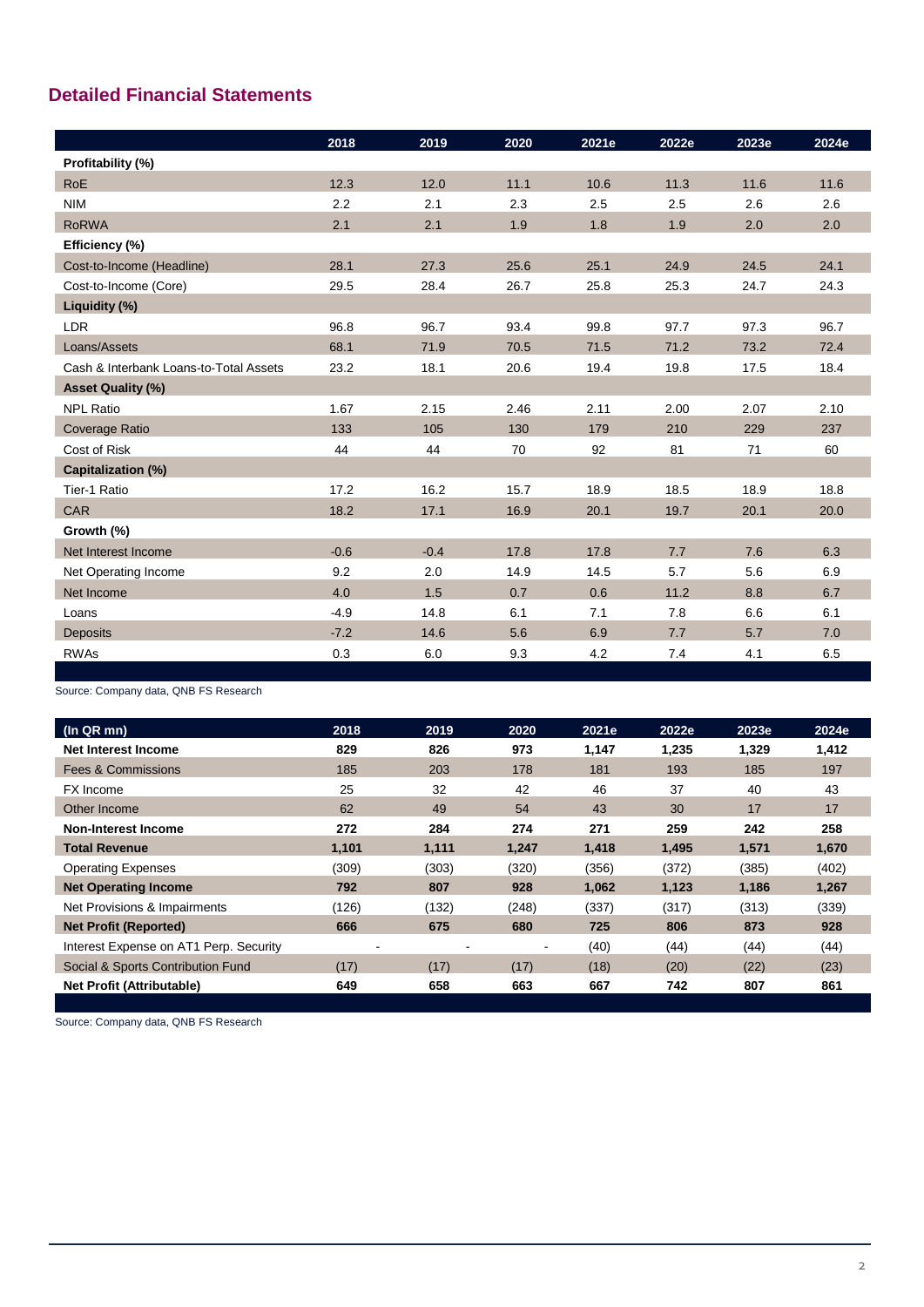| (In QR mn)                                          | 2018   | 2019   | 2020   | 2021e  | 2022e  | 2023e  | 2024e  |
|-----------------------------------------------------|--------|--------|--------|--------|--------|--------|--------|
| Cash & Balances with Central Bank                   | 2,406  | 1,401  | 2,872  | 2,880  | 2,792  | 2,623  | 2,806  |
| <b>Interbank Loans</b>                              | 4,102  | 2,913  | 3,510  | 3,050  | 3,868  | 2,886  | 3,720  |
| Net Investments                                     | 5,917  | 7,521  | 7,074  | 7,905  | 8,460  | 9,088  | 9,631  |
| Net Loans                                           | 27,515 | 31,591 | 33,513 | 35,878 | 38,682 | 41,235 | 43,770 |
| <b>Other Assets</b>                                 | 215    | 226    | 335    | 222    | 240    | 256    | 271    |
| Net PP&E                                            | 248    | 264    | 252    | 246    | 259    | 273    | 274    |
| <b>Total Assets</b>                                 | 40,403 | 43,915 | 47,555 | 50,181 | 54,300 | 56,360 | 60,474 |
|                                                     |        |        |        |        |        |        |        |
| <b>Liabilities</b>                                  |        |        |        |        |        |        |        |
| <b>Interbank Deposits</b>                           | 5,735  | 4,443  | 4,621  | 5,737  | 5,769  | 4,539  | 5,218  |
| <b>Customer Deposits</b>                            | 22,261 | 25,520 | 26,941 | 28,799 | 31,017 | 32,785 | 35,080 |
| <b>Term Loans</b>                                   | 6,173  | 7,134  | 8,924  | 7,139  | 8,567  | 9,595  | 10,171 |
| <b>Other Liabilities</b>                            | 733    | 859    | 795    | 835    | 899    | 951    | 1,017  |
| <b>AT1 Perpetual Securities</b>                     |        |        |        | 1,092  | 1,092  | 1,092  | 1,092  |
| Total Liabilities                                   | 34,902 | 37,956 | 41,280 | 43,603 | 47,345 | 48,962 | 52,578 |
| <b>Total Shareholders' Equity</b>                   | 5,501  | 5,959  | 6,275  | 6,578  | 6,956  | 7,399  | 7,896  |
| <b>Total Liabilities &amp; Shareholders' Equity</b> | 40,403 | 43,915 | 47,555 | 50,181 | 54,300 | 56,360 | 60,474 |

Source: Company data, QNB FS Research